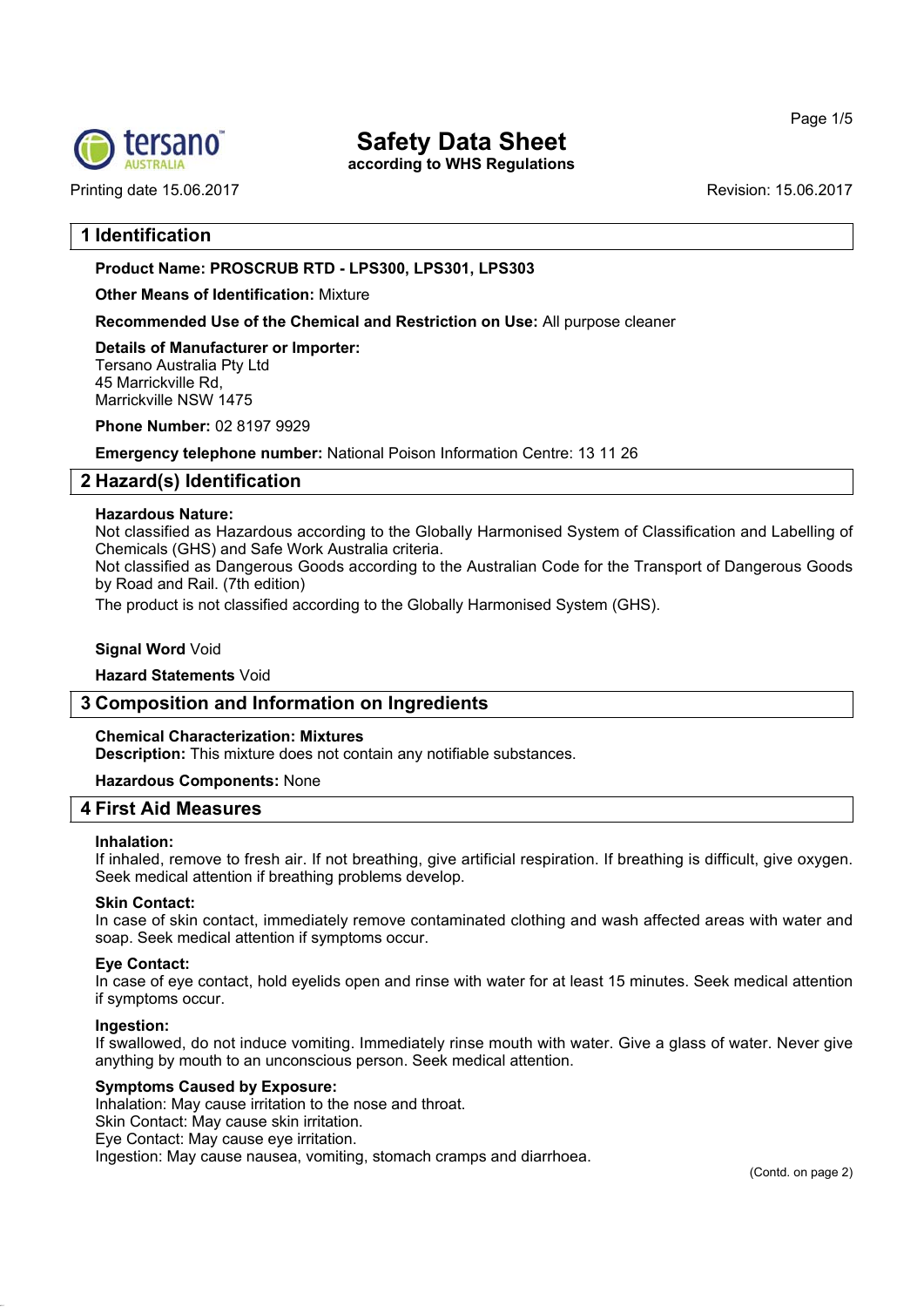**according to WHS Regulations**

Printing date 15.06.2017 **Revision: 15.06.2017** Revision: 15.06.2017

## **Product Name: PROSCRUB RTD - LPS300, LPS301, LPS303**

(Contd. of page 1)

## **5 Fire Fighting Measures**

**Suitable Extinguishing Media:** Use fire extinguishing methods suitable to surrounding conditions.

#### **Specific Hazards Arising from the Chemical:**

Product is not flammable, but containers close to fire should be removed if safe to do so.

#### **Special Protective Equipment and Precautions for Fire Fighters:**

When fighting a major fire wear self-contained breathing apparatus and protective equipment.

## **6 Accidental Release Measures**

#### **Personal Precautions, Protective Equipment and Emergency Procedures:**

Wear approved respiratory protection, chemical resistant gloves, protective clothing and safety boots. Evacuate all non-essential personnel from affected area. Do not breathe vapours. Ensure adequate ventilation.

#### **Environmental Precautions:**

In the event of a major spill, prevent spillage from entering drains or water courses.

#### **Methods and Materials for Containment and Cleaning Up:**

Stop leak if safe to do so and absorb spill with sand, earth, vermiculite or some other absorbent material. Dyke spill to prevent runoff. Collect the spilled material and place into a suitable container for disposal.

## **7 Handling and Storage**

#### **Precautions for Safe Handling:**

Use of safe work practices are recommended to avoid eye or skin contact and inhalation of vapours. Use only outdoors or in a well-ventilated area.

Food, beverages and tobacco products should not be stored or consumed where this material is in use. Always wash hands before smoking, eating, drinking or using the toilet. Wash contaminated clothing and other protective equipment before storage or re-use. Provide eyewash fountains and safety showers in close proximity to points of potential exposure.

#### **Conditions for Safe Storage:**

Store in a cool, dry and well ventilated area. Keep container tightly closed when not in use. Protect from prolonged exposure to high temperatures. Keep away from strong oxidising agents, such as perchloric acid, and reducing agents, such as hydroquinone.

## **8 Exposure controls and personal protection**

#### **Exposure Standards:**

The product does not contain any relevant quantities of materials with critical values that have to be monitored at the workplace.

**Engineering Controls:** Ensure adequate ventilation of the working area.

**Respiratory Protection:** Respiratory protection is not required under normal use conditions.

#### **Skin Protection:**

Chemical resistant gloves. See Australian/New Zealand Standard AS/NZS 2161 for more information. When selecting gloves for use against certain chemicals, the degradation resistance, permeation rate and permeation breakthrough time should be considered.

Occupational protective clothing (depending on conditions in which it has to be used, in particular as regards the period for which it is worn, which shall be determined on the basis of the seriousness of the risk, the frequency of exposure to the risk, the characteristics of the workstation of each worker and the performance of the protective clothing). See Australian/New Zealand Standard AS/NZS 4501 for more information.

#### Page 2/5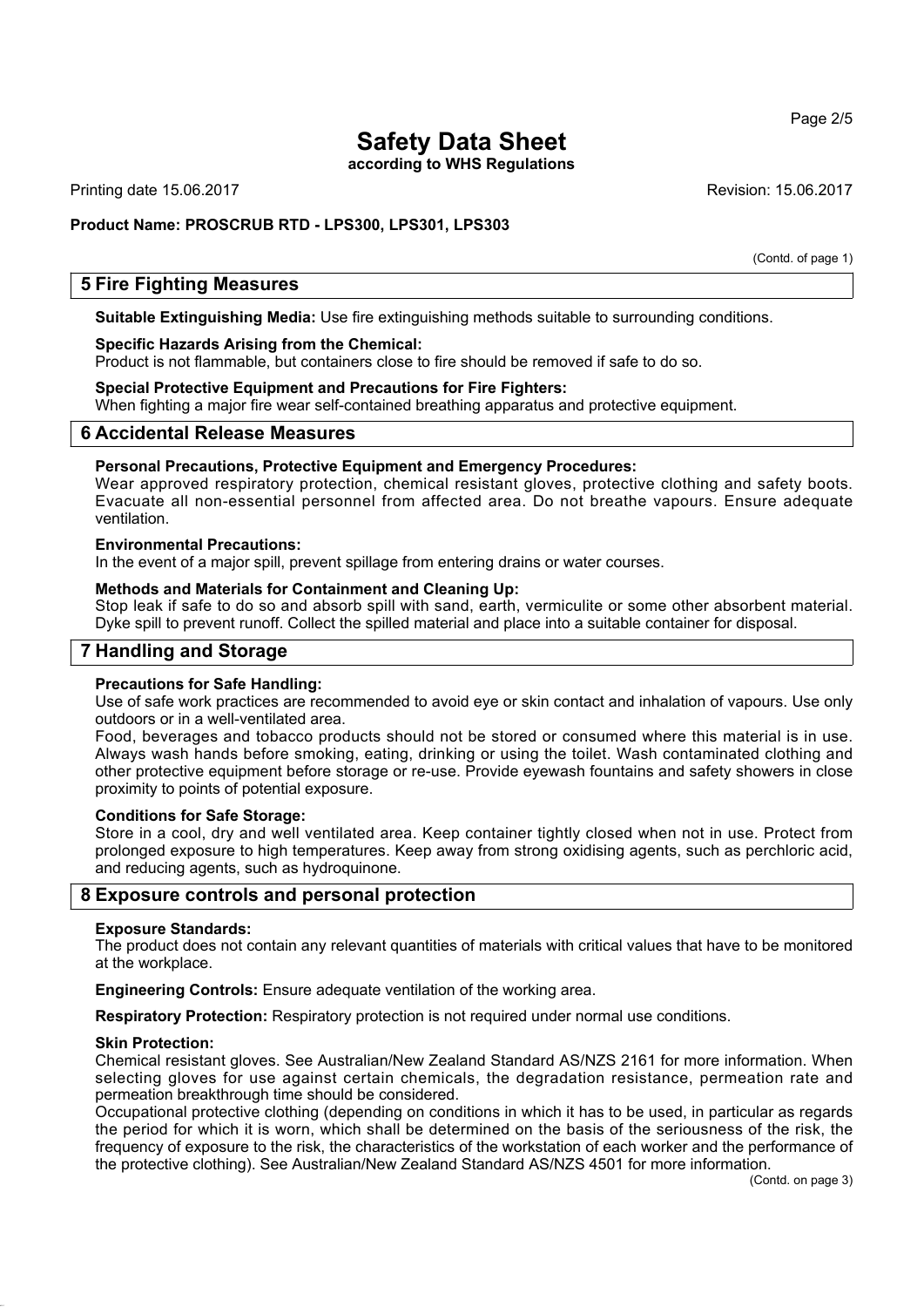**according to WHS Regulations**

Printing date 15.06.2017 **Printing date 15.06.2017** Revision: 15.06.2017

#### **Product Name: PROSCRUB RTD - LPS300, LPS301, LPS303**

#### **Eye and Face Protection:**

Eye and face protectors for protection against splashing materials or liquids. See Australian/New Zealand Standard AS/NZS 1337 for more information.

## **9 Physical and Chemical Properties**

| Appearance:                                                       |                           |
|-------------------------------------------------------------------|---------------------------|
| Form:                                                             | Liquid                    |
| Colour:                                                           | Clear blue                |
| Odour:                                                            | Faint                     |
| <b>Odour Threshold:</b>                                           | No information available  |
| pH-Value:                                                         | 2.5 - 3.5 (100% solution) |
| <b>Melting point/freezing point:</b>                              | No information available  |
| <b>Initial Boiling Point/Boiling Range:</b>                       | No information available  |
| <b>Flash Point:</b>                                               | Not applicable            |
| <b>Flammability:</b>                                              | Product is not flammable. |
| <b>Auto-ignition Temperature:</b>                                 | No information available  |
| <b>Decomposition Temperature:</b>                                 | No information available  |
| <b>Explosion Limits:</b>                                          |                           |
| Lower:                                                            | No information available  |
| Upper:                                                            | No information available  |
| <b>Vapour Pressure:</b>                                           | No information available  |
| <b>Relative Density:</b>                                          | 1. $\Omega$               |
| <b>Vapour Density:</b>                                            | No information available  |
| <b>Evaporation Rate:</b>                                          | No information available  |
| <b>Solubility in Water:</b>                                       | Completely soluble        |
| Partition Coefficient (n-octanol/water): No information available |                           |

## **10 Stability and Reactivity**

**Possibility of Hazardous Reactions:** Hazardous polymerisation will not occur.

**Chemical Stability:** Stable at ambient temperature and under normal conditions of use.

**Conditions to Avoid:** Prolonged exposure to high temperatures.

#### **Incompatible Materials:**

Strong oxidising agents, such as perchloric acid, and reducing agents, such as hydroquinone.

**Hazardous Decomposition Products:** No hazardous decomposition products known.

## **11 Toxicological Information**

**Toxicity:**

**LD**₅₀**/LC**₅₀ **Values Relevant for Classification: 68991-48-0 Alcohols, C7-21, ethoxylated** Oral  $|LD_{50}| > 2000$  mg/kg (rat) **Acute Health Effects Inhalation:** May cause irritation to the nose and throat.

**Skin:** May cause skin irritation. **Eye:** May cause eye irritation.

**Ingestion:** May cause nausea, vomiting, stomach cramps and diarrhoea.

**Skin Corrosion / Irritation:** Based on classification principles, the classification criteria are not met.

(Contd. of page 2)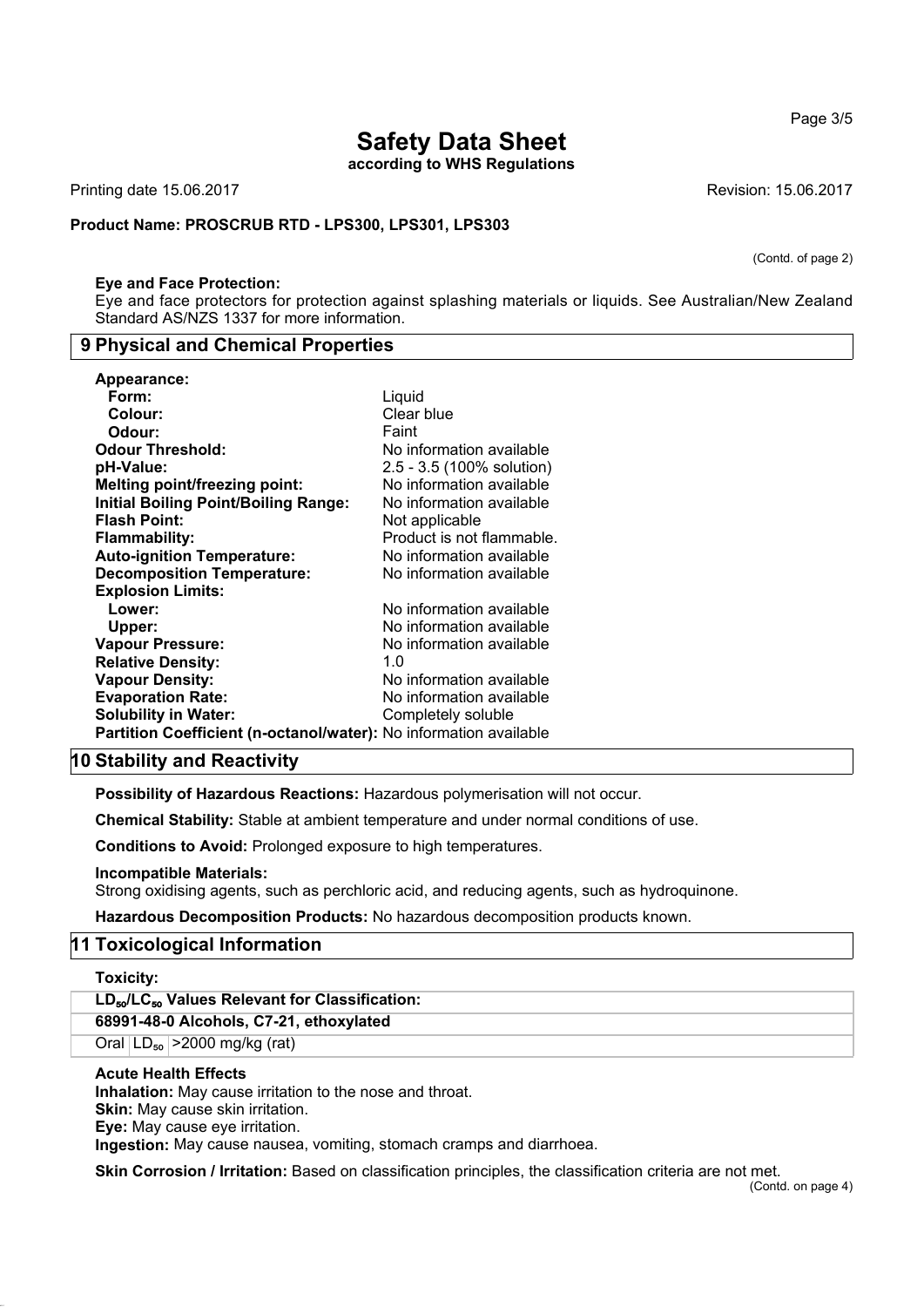**according to WHS Regulations**

Printing date 15.06.2017 **Revision: 15.06.2017** Revision: 15.06.2017

## **Product Name: PROSCRUB RTD - LPS300, LPS301, LPS303**

(Contd. of page 3)

**Serious Eye Damage / Irritation:** Based on classification principles, the classification criteria are not met.

**Respiratory or Skin Sensitisation:** Based on classification principles, the classification criteria are not met.

**Germ Cell Mutagenicity:** Based on classification principles, the classification criteria are not met.

**Carcinogenicity:** This product does NOT contain any IARC listed chemicals.

**Reproductive Toxicity:** Based on classification principles, the classification criteria are not met.

**Specific Target Organ Toxicity (STOT) - Single Exposure:** Based on classification principles, the classification criteria are not met.

**Specific Target Organ Toxicity (STOT) - Repeated Exposure:** Based on classification principles, the classification criteria are not met.

**Aspiration Hazard:** Based on classification principles, the classification criteria are not met.

**Chronic Health Effects:** No information available

**Existing Conditions Aggravated by Exposure:** No information available

**Additional toxicological information:** No information available

## **12 Ecological Information**

## **Ecotoxicity:**

**Aquatic toxicity:**

## **68991-48-0 Alcohols, C7-21, ethoxylated**

 $LC_{50}/96$  h  $>50$  mg/L (rainbow trout)

**Persistence and Degradability:** Readily biodegradable.

**Bioaccumulative Potential:** Bioaccumulation is not expected to occur.

**Mobility in Soil:**

Based on physical and chemical properties this product is expected to be highly mobile in soil. **Other adverse effects:** No further relevant information available.

## **13 Disposal considerations**

**Disposal Methods and Containers:** Dispose according to applicable local and state government regulations.

**Special Precautions for Landfill or Incineration:** Please consult your state Land Waste Management Authority for more information.

## **14 Transport information**

**UN Number** Not regulated

**Proper Shipping Name** Not regulated

**Dangerous Goods Class** Not regulated

**Packing Group:** Not regulated

## **15 Regulatory information**

**Australian Inventory of Chemical Substances:**

68991-48-0 Alcohols, C7-21, ethoxylated

(Contd. on page 5)

#### Page 4/5